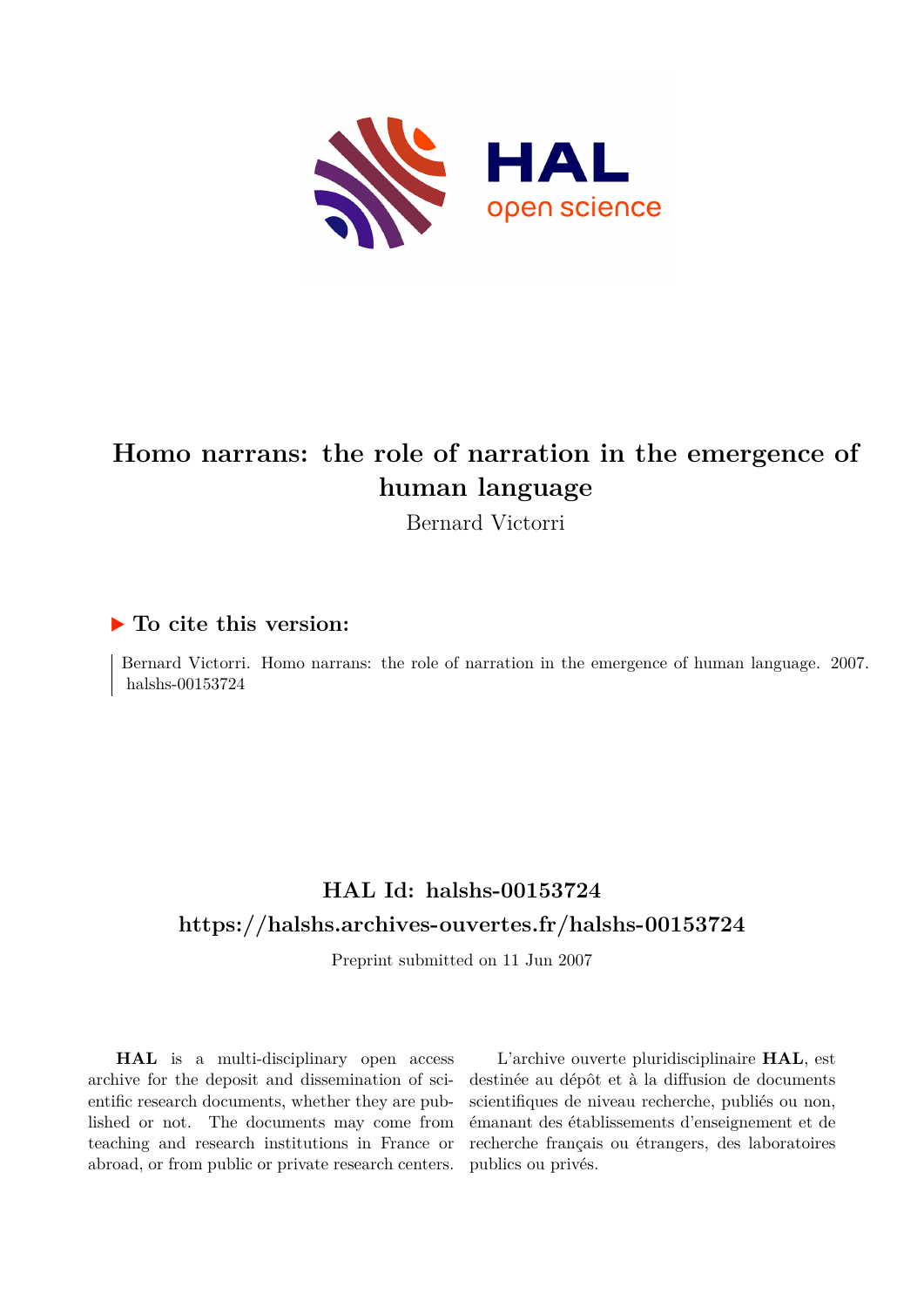## *Homo narrans:* the role of narration in the emergence of human language

#### **Bernard Victorri**

Lattice-CNRS ENS, 1 rue Maurice Arnoux, F-92120 Montrouge, France Bernard Victorri@ens.fr

#### 1. Introduction

What is at stake in this paper is the emergence of the human species-specific language from an evolutionary point of view. The idea, which is shared by most authors in this field, is that the transition from *Homo erectus* and archaic *Homo sapiens* to our own species has been accompanied by an important improvement in the communication system of hominids. This improvement, the emergence of fully-fledged human language, has in turn drastically changed the rate and the nature of human evolution, which since obeys more to socio-anthropological factors than to genetico-biological constraints. In a way, what we have to understand is how a neo-Darwinian evolutionary process led to a last move, the emergence of human language, which allowed one species to escape to a certain extent from neo-Darwinian evolutionary  $laws$ 

Following Bickerton (1990), I shall assume that pre-human hominids were endowed with a protolanguage without syntax and some other important properties of human language but which was fitted for simple acts of communication about 'here-and-now' perceptible reality, in which pragmatic considerations can compensate for the lack of these properties. I will leave aside the problem of the emergence of protolanguage as such: several authors (Dunbar 1996, Dessalles 1998, 2000, among others) have shown that this problem (bringing up the 'Machiavellian Intelligence' paradox - see Byrne & Whiten 1988) can be dealt with from a Darwinian perspective, even if there is no easy solution readily available.

I will neither take any stand on the controversial issue of the exact nature and function of the protolanguage. Some authors, like Bickerton (1990, 1995), claim that a lexicon was one of its main features, and that it grew continuously during the evolution of *Homo erectus* in phase with the augmentation of the brain. Some others develop an opposite point of view. For instance, Donald (1991) argues that a real lexicon could not have been in the place before the acquisition of a symbolic capacity, which, according to him, is linked with the apparition of complete human language. Actually, the only hypothesis that I need about the protolanguage consists of its inability to evoke remote or imaginary events that are not on the immediate focus of the speakers. To my knowledge, this is a point on which all authors agree.

To explain the transition from protolanguage to language. I will argue in favour of the emergence of a novel function of communication which could have started the process that led to the acquisition of the very specific properties the human language is endowed with. In this respect, what I suggest belongs to the category of the 'function-centred' scenarios, in which approaches such as Donald (1991) and Knight (1998) can be placed, contrasting with the 'mechanism-centred' scenarios which can be found in Pinker (1994) or in Bickerton (1998). This novel function is the narrative function, which constitutes one of most important usage of language in all contemporary human societies, be they technologically modern or in a pre-agricultural stage, and which is of course out of reach for a protolanguage, whatever we put under this term. As we will see, the narrative function can explain most of the specificities of human language, and its emergence could have been the decisive factor that explains the difference of destinies between our direct ancestors and their close cousins like Neanderthals.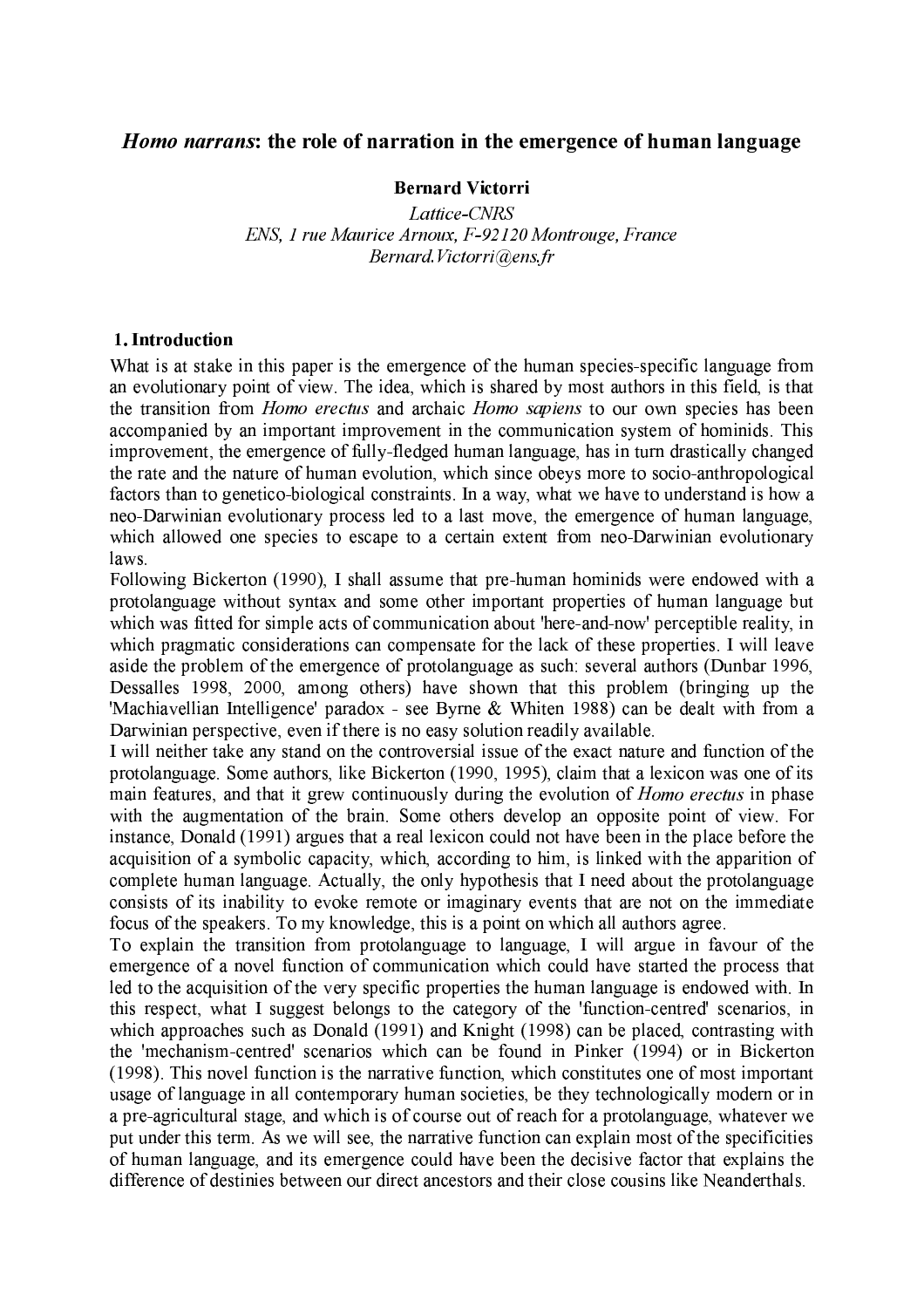### 2. Human language specificities

One of the most important methods when dealing with the issue of the origin of language is to look for hints by examining properties which are shared by all human tongues (universals of human language) and which are not shared by other communication systems (specificities of human language). Obviously, the chances are that such properties are related to fundamental functions of language that were there from the beginning. Actually, many authors using this method focus exclusively on syntactic properties of language. Almost no attention is paid to semantic properties, and this is perhaps an important weakness in those studies. Syntax must not be neglected, of course, but semantics deserves as much consideration and may lead to very different conclusions. Looking at syntax, Pinker and Bloom (1990), as well as Bickerton (1998) stressed properties like recursion and hierarchical embedding that tie up natural language with logics and formal languages. As we will see just now, looking at semantics as well gives a very different picture where human language appears to obey specific constraints which are not found in formal languages.

One striking specific feature of human language concerns the expression of time. Contrary to logical languages, basic sentences in human languages are inherently dynamical. The most basic sentences in "natural" languages are not so the famous Socrates is mortal or Every man is mortal, but rather It started raining, The baby is still crying, or I leave Paris tomorrow *morning*. In other words, human languages are designed for speaking of dynamical situations and events in a very simple and direct manner, and this is not the case for formal languages, as shown by the complexity of temporal logic (cf. Gabbay et al. 1995).

If we look more precisely at the semantic markers used to express dynamical situations and events, we find that all human languages possess complex systems of markers devoted to a very specific semantic category; aspect. The category of aspect is very different from that of tense: aspect refers, not to the time relation between a situation and the moment of its being mentioned in speech, but rather, to how the situation itself is being viewed with respect to its own internal makeup (cf. Comrie 1976). For instance, the difference between He was crossing the bridge one hour ago and He crossed the bridge one hour ago is not a question of time since the two sentences refer to past events. But they differ by their aspectual features: the first one shows the crossing as if we were looking at it during its processing, whereas the second one shows the crossing as a global completed event.

The importance of aspect in human languages cannot be overvalued. Many languages, as Chinese for instance (Li and Thompson 1989), have no grammatical markers for tense, though they do have aspect morphemes. Many other languages, like Slavic languages for instance (cf. Schuyt 1990), possess different lexical forms (marked by several affixes) for most verbs in order to express aspectual distinctions. Therefore, aspect systems vary extensively from one language to another, but the general category of aspect is certainly one of the most uncontroversial semantic universal of human language.

What is aspect useful for? It is easy to see that aspect points to the central place of the narrative function of language. Actually, aspect is not really needed when the goal of the communication is simply reduced to transmission of factual information. It is also worth noticing that there is no trace of aspectual notions in logical languages, even in those dealing with temporal logic. However, aspect is absolutely necessary for the purposes of narration: it allows the narrator to present an event from a specific point of view, depending on the relation between the event and the characters on which the narrator focuses.

Actually, semantics of tense itself is best explained in terms of narrative mechanisms. As pointed out by Turner (1996:149-154), tense expresses the relation between a temporal focus and a temporal viewpoint, and the temporal viewpoint depends on the choice of the narrator: nothing in language forces the narrator to choose the moment of speech as the temporal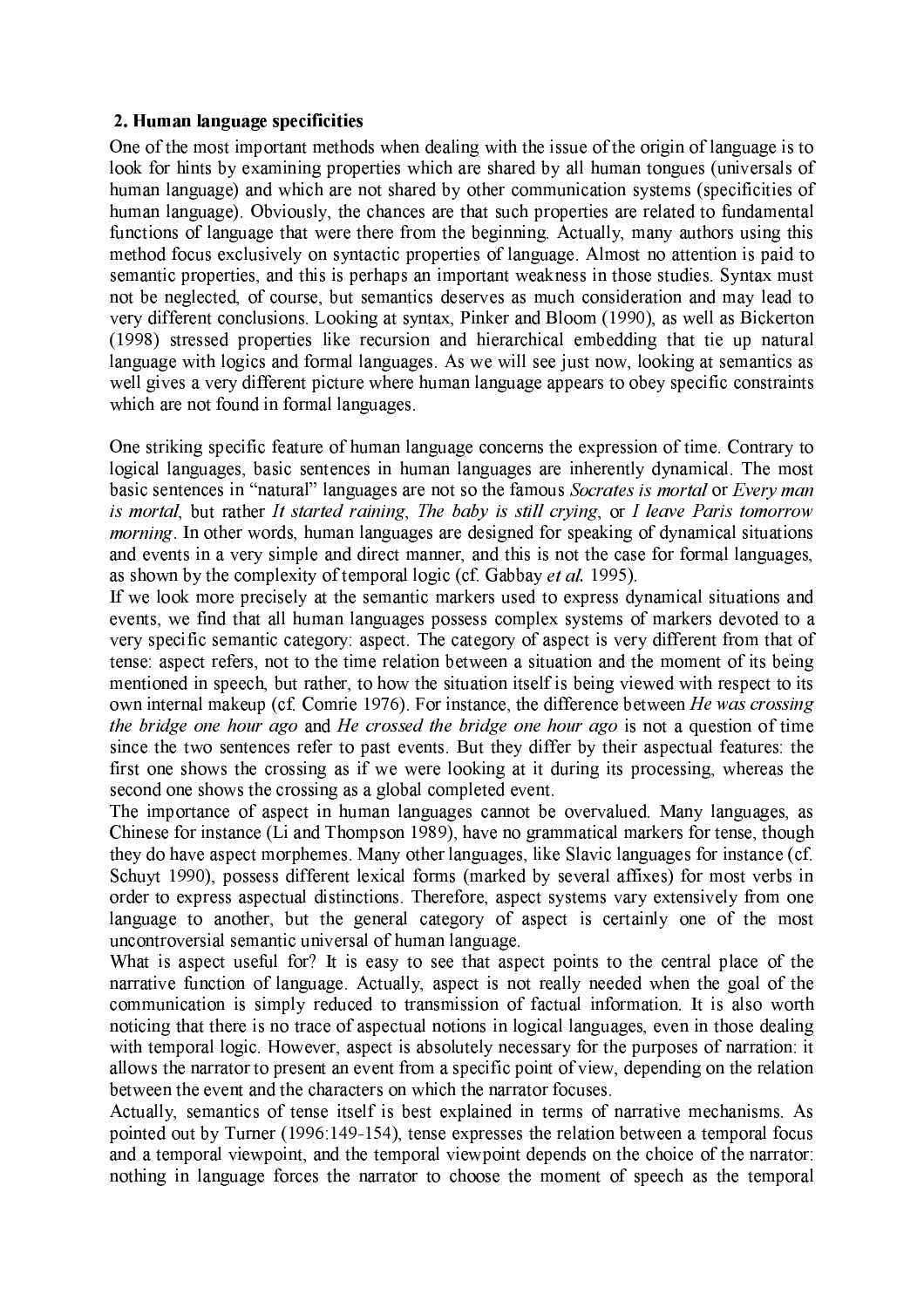viewpoint. This is why the present tense can so easily be used to evoke past or forthcoming events. In this connection, Gosselin (1996) and Klein (1994) have proposed complete models of time and aspect in several languages, in which aspect is defined in terms of relation between the temporal focus (called "reference interval" or "assertion interval") and the time interval of the evoked process or event. These models show that linguistic markers of time and aspect are perfectly adapted to narration: the speaker can open at his will a precise "temporal window" on the events that he wants to put on the stage, as easily as if he was a moviemaker.

Observations of the same kind can be made about other semantics domains, including expression of spatial relations, modalities, animacy and agency, etc. Semantic systems may seem imperfect to a logician or an information theorist, but they are perfect tools for a narrator who wants to present in his own way past or imaginary scenes and events, with no direct link to the 'here-and-now' situation.

Let us illustrate this point by the example of modalities. It is well known that in many languages, modal markers can take at least two very different meanings, called 'epistemic' and 'deontic'. For instance *may* in English has a deontic meaning when it is synonym of be allowed to as in You may smoke here, and an epistemic meaning when it can be paraphrased by perhaps, as in It may rain up there. The same type of distinctions exists for the meanings of the other English modal verbs can, must, as well as their equivalent in other Indo-European languages, and many more besides: Kronning makes a list of about twenty languages from ten other families of languages (Sino-Tibetan, Austronesian, etc.) presenting an equivalent of *must* with both deontic and epistemic meanings (Kronning 1996:92-93). From a logical point of view, this situation seems very bizarre. The truth-value of what is asserted is very different in the two cases, and some sentences are really ambiguous, as Our son may smoke in his bedroom, where the two interpretations diverge drastically. Therefore, it is difficult to understand why the phenomenon is so common in human languages, if it constitutes a cognitive burden for speakers, who have to select the right meaning every time these so frequent markers are present in a sentence.

On the other hand, if we give up the too narrow information processing point of view and if we consider that language units are first of all tools to construct narrative scenes, the issue can be clarified. As shown by several linguists (Sweetser 1990, Culioli 1999), the semantics of modal markers can be completely explained in terms of access. Modal markers are perfect to indicate the status of the new scene that is being evoked with respect to the scenes that have already been constructed (cf. also Fauconnier 1997). The access from the previous scenes to the new one can be necessary (no other path towards another situation), just possible (at least two paths leading one to the evoked new scene and the other not), or impossible (no path to the new scene). These distinctions are the most important ones from the point of view of a narrative process in which each new scene is constructed from what is already present in the intersubjective space produced by previous discourse. And these distinctions are the only ones that are grammaticalized in many languages. Distinctions between epistemic and radical meanings can of course be expressed in any language, but they are less fundamental, less basic in language systems.

The same remarks hold for another important set of grammatical markers: demonstrative pronouns and determiners. In most languages (not to say all languages), demonstratives have two different uses, called anaphoric and deictic. They can refer to a real entity, present in the situational context (deictic use), or designate a discourse entity, which have just been evoked (anaphoric use). Such a systematic ambivalence has been thoroughly discussed by linguists (for a review, see for instance Kleiber 1991), who try to find out its cognitive foundation. Once more, it can hardly be understood in an information-processing framework, while it is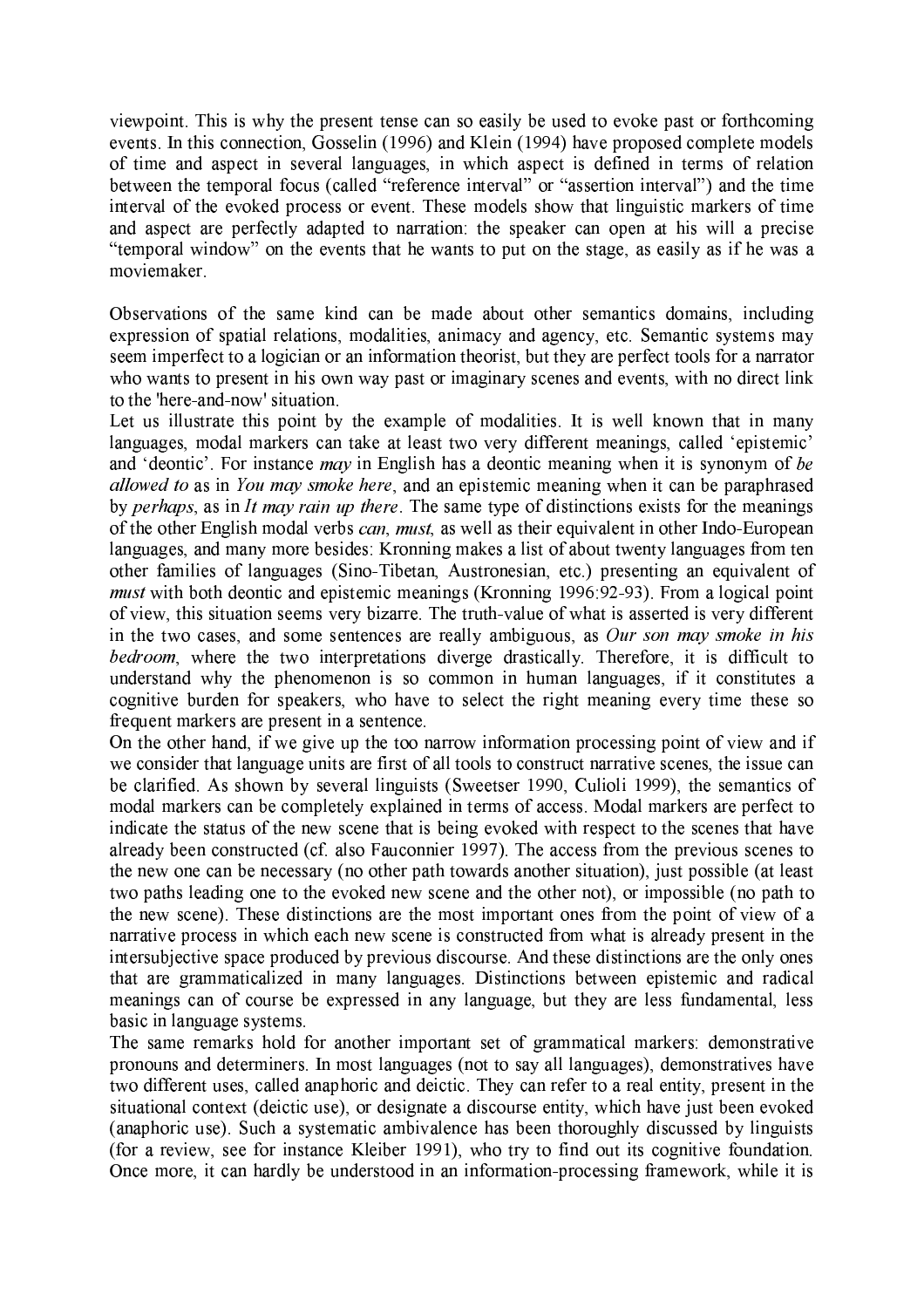easily explainable in the logic of narrative construction. If we accept the idea that the main objective of language is to give a phenomenological presence to all the entities and events evoked by the discourse, it is obvious that the use of the same markers for referring to real as well as discourse entities is a very efficient way to endow these discourse entities with the same unquestionable presence in the intersubjective space. In fact, language appears as a better device to give strength to the phenomenological existence of what is said, than to ensure secure transmission of factual information.

At last, syntax as such can also be explained in the same framework. Turner (1996:143-148) shows that grammatical constructions, with thematic roles, can be viewed as projections of "basic abstract stories". He shows also that embedding and recursion can also be viewed as projections of story nesting, i.e. combining one basic abstract story inside another. As he notices (Turner 1996:161), this view of grammar as « a dynamic system of interrelated grammatical constructions », in which basic grammatical constructions represent basic stories, agrees with several cognitive linguistic theories, such as Goldberg's Construction Grammar (Goldberg 1995) and Talmy's analysis of grammar in terms of "force dynamics" (Talmy 1988). But another important set of syntactic phenomena, which has been emphasized by functional grammar theorists (Givón 1995, Halliday 1994), is perhaps even more relevant for our discussion. These phenomena fall within the domain of what is called "information" structure" (Lambrecht 1994) or "functional sentence perspective". In a few words (for a concise and accurate presentation, see Van Valin and La Polla 1997, chap. 5), this domain concerns all the syntactic mechanisms offered by languages to introduce new entities, events and relations (which are called 'new information', or 'focus' or 'rheme'), by "anchoring" them into a framework composed by the entities, events and relations already shared with the addressee (called 'presupposition', 'topic' or 'theme'; see also the distinction between 'profile' and 'landmark' in Langacker's Cognitive Grammar, Langacker 1986, and the notion of 'repérage' in Culioli's enunciation theory, Culioli 1990, 1999). It is clear that these mechanisms are of particular interest for narrative purposes, since the success of a narration depends crucially on the capacity of evoking new characters or events on the unique basis of what has already been put on the stage. Actually, some of these syntactic mechanisms seem entirely conceived for narrative needs, such as the various "reference-tracking systems" that can be found in many languages (cf. Van Valin and LaPolla 1997:285-290).

To summarize, most of the specificities of human language, which differentiate it from other animal communication systems as well as from logical and other formal languages, seem to be directly linked to its narrative function. Therefore, a plausible hypothesis is that the narrative function is at the root of human language. This is what is claimed by Mark Turner, in his refreshing book, *The Literary Mind* (1996, chap 8). He assumes that narrative imagining first arose as an individual cognitive ability, resulting from the increase of hominid general-purpose intelligence and memory. Then, the narrative structure, already present in individual minds, has been projected into the communication system, transforming it into human language. Thus, for Turner, it is the functional need of telling stories that has produced human language properties, and not the other way around, as advocated by the tenants of the "language bioprogram hypothesis" shared by Chomsky (1995), Pinker and Bloom (1990), as well as Bickerton (1984). As he says (Turner 1996:162):

« Perhaps the main argument that grammar must arise in the individual human being exclusively from some special-purpose device, genetically coded and neurobiologically expressed, is that grammar is too arbitrary, subtle and quirky to arise otherwise. But if the influence on language acquisition is not only the language an infant hears, but also all of narrative imagining, including all of the systems from which narrative imagining recruits,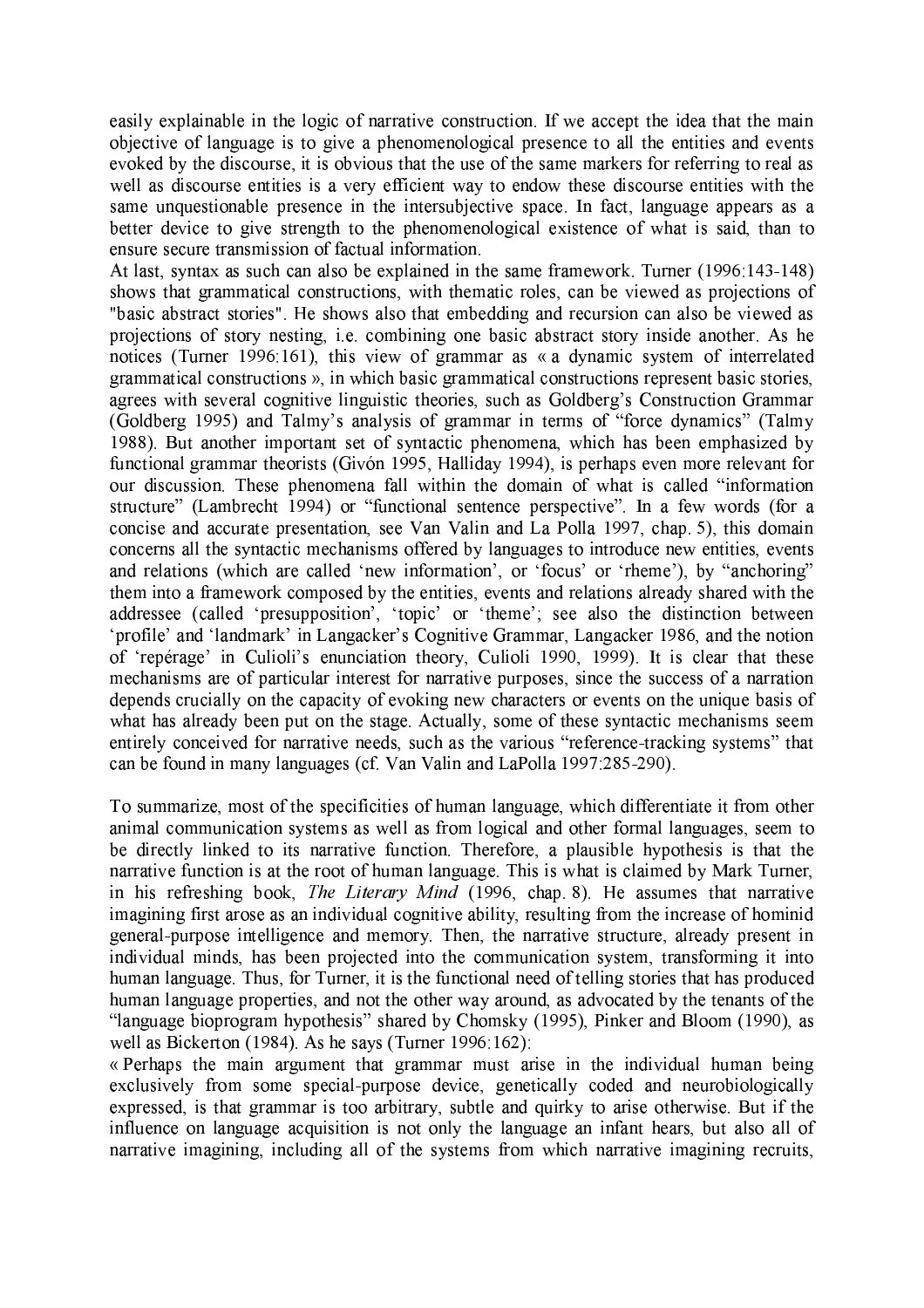there is plausibly an overabundance of sources of subtleties and quirks without conjecturing a special device to introduce them ».

# 3. The problem of the nearly total extinction of archaic *Homo sapiens*

Turner's proposal is appealing because it can be put in relation with the last steps of hominid evolution. One of the most puzzling facts about hominisation is the extinction of almost all the archaic *Homo sapiens*, including Neanderthals. According to contemporary theories supported by both paleoanthropology and population genetics (see for instance Lewin 1989, Cavalli-Sforza 1996, Tatterstall 1998, de Lumley 1998), all the descendants of Homo Erectus, who dispersed all over the Ancient World one million years ago, and who evolved locally into different groups of archaic *Homo Sapiens*, disappeared subsequently (some thirty thousand years ago for Neanderthals), except, of course, our species, coming from a small group living in East Africa one hundred thousand years ago. It is hard to understand why such intelligent beings (the brain size of Neanderthals was even slightly larger than ours), well adapted to various environmental conditions, were erased from the earth without any descent.

Most authors agree on finding this fact very puzzling, even if some of them propose tentative explanations. The reasons put forward are generally external, such as climatic changes, epidemics, or competition with our own species, but they are not really convincing. Reichholf (1990) for instance suggests that the changes in climatic conditions which took place at the end of the last glaciation could have proved fatal to Neandertals. They could have been too dependent on some big game animals (mammoth, rhinoceros, etc.) that disappeared from Europe at that time. This reasoning cannot be easily accepted: all the evolution of *Homo erectus* has focused on cognitive developments insuring a better adaptability to very diverse environmental conditions. It would be surprising that the descendants of this species, with an even more sophisticated cognitive system, should not have been able to change their way of life along with the change of climate, while they have mastered the use of fire, group hunting and collecting, habitation building, and so on. Another frequent explanation put forward the possibility of epidemics. But archaic *Homo sapiens* were scattered all over the Ancient World, and it also would be surprising that epidemics would have struck in all that places. Moreover, epidemics rarely prove fatal to entire groups, unless they are already numerically weak. So if archaic *Homo sapiens* were really so few as to be endangered by epidemics, one has to wonder why they became so few after the success story of *Homo erectus* dispersal. Thus, epidemics cannot be the final answer. The last frequent reason put forward in this debate is the competition with our own species. As says Donald (1991), it seems that there is room only for one species in the ecological niche occupied by *Homo*. Modern *Homo sapiens* would have been more efficient than the others would and he would have replaced them everywhere. Again, this cannot be the last word. Unless our ancestors had systematically planed and achieved the complete eradication of their far relatives (and this sounds too modern to be plausible), one has to explain why other *Homo sapiens* disappeared entirely in such a process instead of being simply pushed away in somewhat less convenient regions (it was not a so small world!), and if they were, why so adaptive beings could not survive in such environments. Moreover, modern *Homo sapiens* does not seem to have had any important technological advance that could explain his superiority. Therefore, we have to discover anyway what was the advantage that explains the success of our ancestors over their contemporaries, or, more accurately, what was the disadvantage of the former that could explain their so radical defeat.

Surprisingly, no one, to my knowledge, has proposed to look at endogenous reasons, such as social disturbances, to explain what happened to archaic *Homo sapiens*. This comes perhaps from the difficulty to think of the continuous augmentation of cognitive faculties during the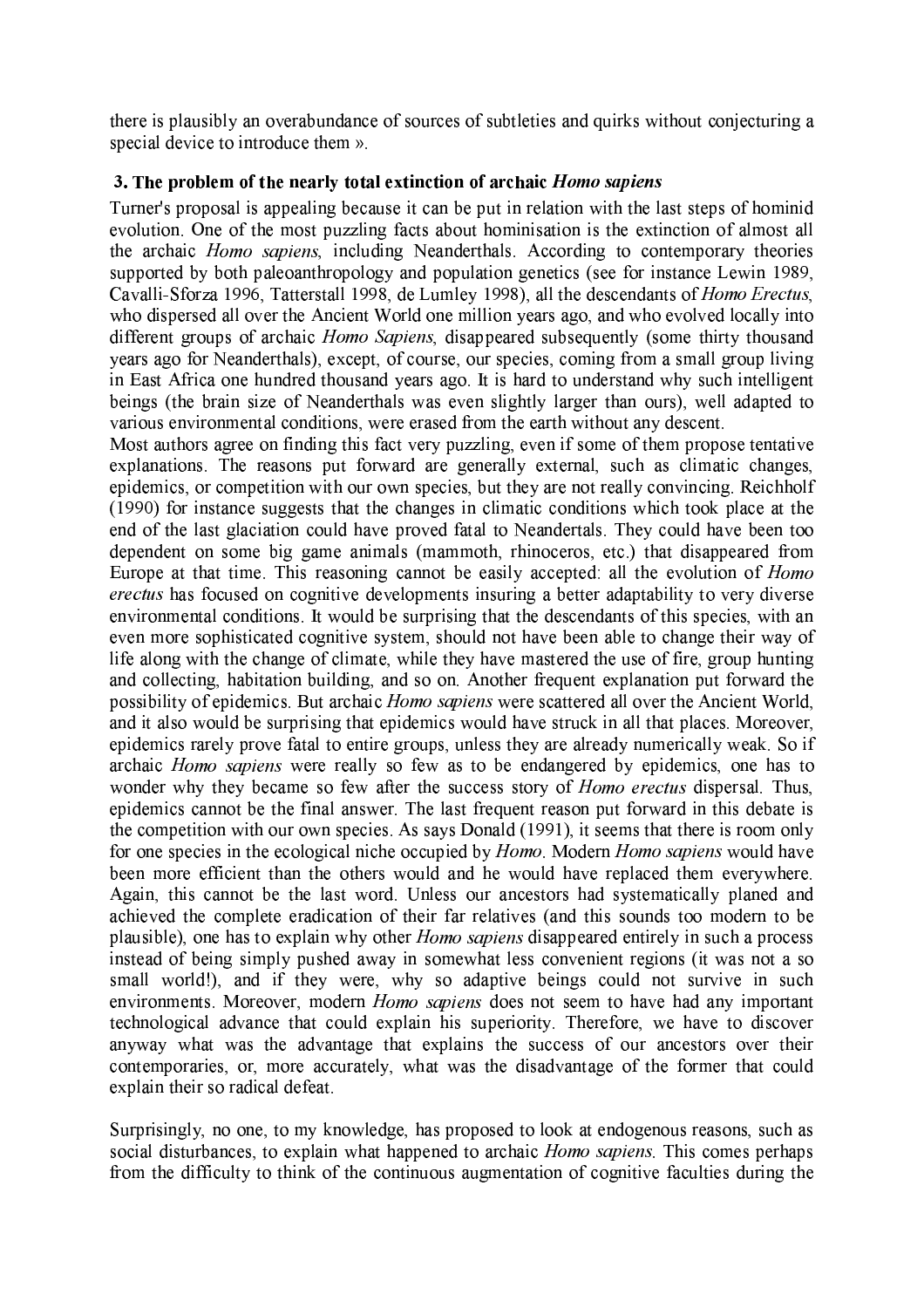evolution of *Homo* as something else but a progress. However, it could be that the evolutionary path followed by *Homo* led to a dead end (Victorri 1997, 1999). The idea is that at one stage, increase in individual intelligence could have become contradictory with social organisation. It is well known that intelligence is not at all a defence against antisocial behaviour. In animals, behaviours that are dangerous for the survival of the species, such as killing siblings or eating offspring, are prevented by instinctive reactions. However, one consequence of the great development of the neocortex that characterises hominisation is precisely the control of instinctive behaviour; even if we feel that an action is repulsive, we can carry it out anyway. Killing his brother or his father to replace him as the chief of the tribe, killing and eating children during a lengthy period of food shortage, are examples of intelligent behaviour that ensure a short-term individual well-being, which prove fatal to the group prosperity in the long range.

It is worth noticing that in every human society, such behaviours are explicitly prohibited. It proves two things. First, if they have to be forbidden, it is because they belong to the set of behaviours that are really possible for our species. If they were not attested behaviours, such prohibition would not have any sense. Second, if they are socially forbidden in our species, and not biologically inhibited as in other mammals, it means that there has been a shift at some time during the evolution of *Homo*. It is implausible that social rules preceded the loss of the instinctive behaviours: so, the conclusion is that there has been inevitably a period during which the biological inhibitions were already weakened and the social interdictions were not vet established. The species that has experienced such a situation has necessarily been endangered since the most important rules for survival were lacking, or at least insufficiently deep-rooted in every individual member of the species. My hypothesis is that this situation happened to all archaic *Homo sapiens* groups, during a period that lasted from  $-$ 200.000 years to  $-40.000$  years.

If we try to imagine what did social life look like in those times, we do not have to assume particularly violent aggressive behaviours in everyday life. But we can think that the history of each group was punctuated by important dramatic crises breaking out from time to time. Suppose for instance that two closely related males are competing for the leadership of one group. This is a very common situation in all groups of social monkeys and apes. It creates of course some tension in the group, and it is resolved for a while after some direct confrontations between the two rivals, when one of them gets the upper hand systematically during these "fair" fights, which present no danger for their life. But suppose that in this group of archaic *Homo sapiens*, the defeated male, far from accepting his fate, plans to kill his rival, not at all in a fair way, but as a really premeditated murder: waiting for the right moment and ready to use his most lethal weapons. Here the situation changes completely. Everyone can feel what is about to happen, and first of all, the dominant male, who is left no other choice but to precede his opponent by planning to kill him before. Notice that even if the dominated male do not actually plan to resort to a so radical action, the simple idea that he could do so may be sufficient for the dominant to decide to act on his own. These are intelligent behaviours, which can be expected from animals with high-level cognitive abilities and insufficient instinctive inhibitions. Notice also that the whole group is concerned by what is going on. Several members of the group can be linked to one of the rivals by coalition relations or affectively close enough to him to feel directly involved in the conflict, so the chances are that the first murder will be followed by others... Therefore, such situations could provoke important crises, triggering off uncontrollable violence with disastrous consequences to the life of the group. Even without generalized violence, the loss of one male at the height of his powers is anyway an important handicap by its own for the survival of the group.

Other situations could also give rise to as serious crises. As already mentioned, eating offspring can also be an intelligent behaviour in certain circumstances. During a long period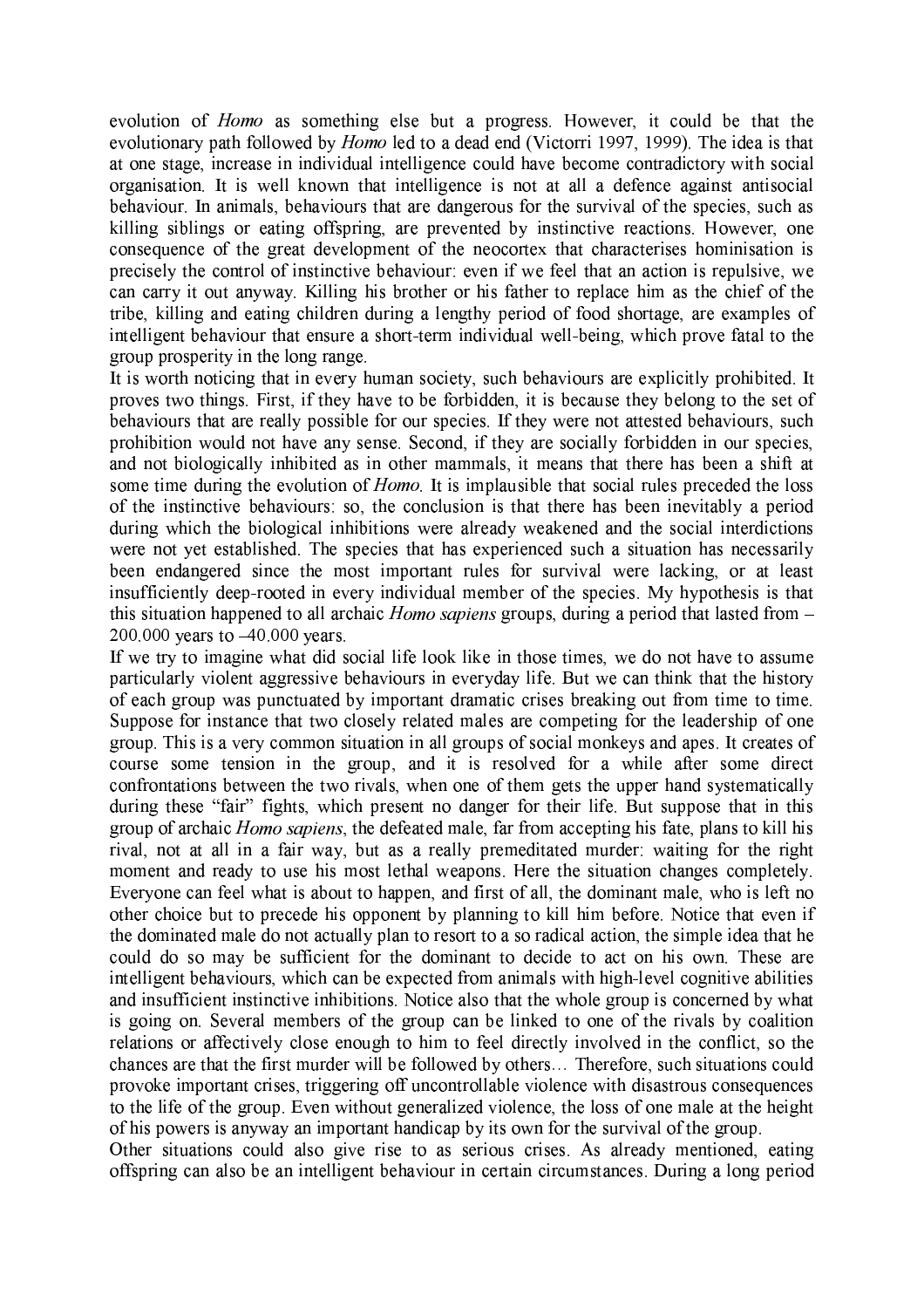of unsuccessful hunting, dominant males may think that it is the unique solution to save themselves as well as the rest of the group: they need to recover their strength, if they want to get any chance of bringing back some game in the next days, and the babies are going to die anyway, since their mothers cannot feed them anymore. Again, as everyone is gnawed by the same hunger and the same feelings, the whole group can anticipate the intentions of these males, and in the first place, the mothers, which are certainly not ready to let them do, since their instinctive protective behaviour is more deeply rooted. Again uncontrollable violence is to be expected, as well as more killing for eating than it would have be strictly necessary.

Of course, these crises should not go without internal conflicts for the ones who are ready to act. They should have been in highly strained emotional states, torn apart by the contradictory drives coming from on one hand their instincts and on the other their desires supported by their intelligence. The same pattern applies also to the group as a whole. It can even be expected that some members, less involved than the main protagonists, try to prevent the forthcoming drama but they lack the means to do it efficiently.

#### 4. Emergence of the narrative function

Then, the hypothesis that I want to put forward is that language emerged in such crises. allowing avoiding them. We can assume that when a crisis was about to break out, most members of the group remembered the preceding crises, adding the recollection of past disasters to the instinctive repulsion. If an individual was able to express what happened in the past by his voice and his gestures, he had a chance of winning the support of the whole group and stopping the imminent catastrophe.

Let us look at our first example of crisis, the rivalry between two closely related males. Suppose that at a critical time, after the burst of one more clash between them, as everyone is watching anxiously to the scene, an old member of the group begins to catch the attention and tries to evoke a past event in which a similar situation provoked a disastrous spread of violence. Of course, the question is how such an evocation could have been initiated, if language were not already there to allow reference to facts and persons not directly related with the here-and-now situation. This is the question that any scenario of the emergence of human language must tackle. As long as protolanguage is concerned, it is not an issue; the referent of any new sign can be guessed from the situation, and can gradually acquire a conventional meaning. However, this cannot work for language when the intended referent is not the centre of the attention. Notice that in our example the purpose of the discourse is precisely to divert the attention from the ongoing situation in order to bring it under control. On the other hand, notice also that the particular conditions of the new enterprise are optimal. As we said, many members of the group have in mind the past event that our apprentice narrator wants to put on the stage. Moreover, they know that this old individual is not directly involved in the present conflict, and is scared as they are of its consequences. Therefore, they can guess that his intentions are to stop its course by any means he can find.

Suppose then that our narrator manages to make himself understood when he tries to evoke one character of the past crisis, using some mimetic trick: imitating one of his physical particularity, simulating an animal that he was good at hunting, etc. The success of such a trick could produce a very deep impression among the group. For the first time, the image of a dead member of the group appears in front of them, each of them feeling that the others share the same "vision". What was confined in individual memories acquires a new intersubjective status. As the narrator progresses as he can in the story, he gives a new life to its characters, and the group experiences a new way to be together. It would bring a new cohesion to the group, constructing a new collective conscience able to offset individual desires. Expressing what happened in the past was also expressing what could happen again and what should never happen any more. It had a chance to stop the ongoing conflict, both protagonists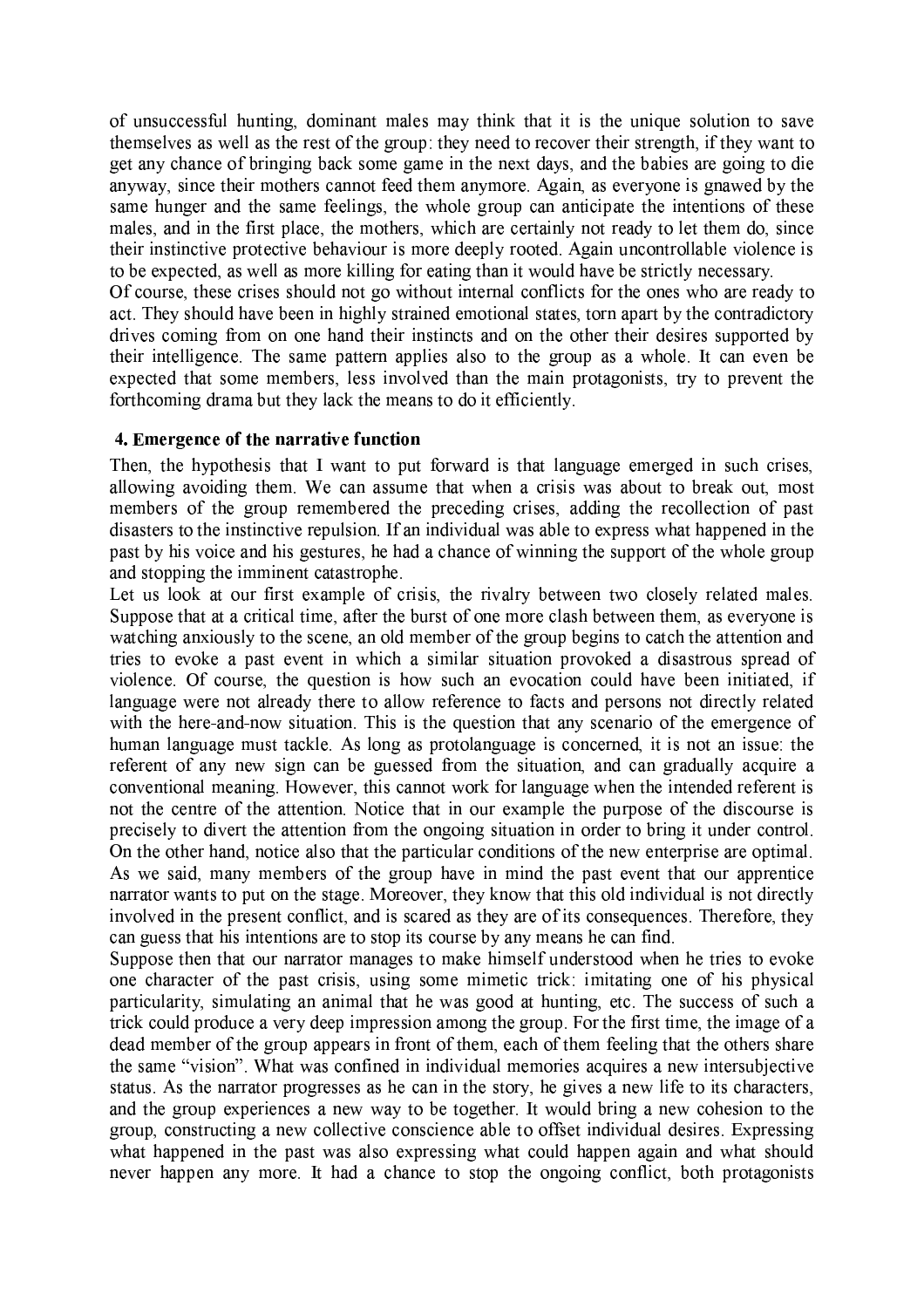becoming aware of the new collective pressure from the group pushing in the same direction as their own instinctive repulsion for what they intended to do, and, most of all, each of them becoming aware that the other shares the same internal conflict.

Of course, such a "narrative trick" should have been far from a one hundred percent success, and it can be thought that most of these attempts failed. However, even if it happened rarely, a successful outcome would have had immediate consequences for the survival of the group in which it took place. Therefore, it could have generalized in the long run, exactly like an advantageous genetic trait, which spreads over a species by natural selection rules. One important step in this process could have been the "ritualization" of the narrative behaviour: instead of waiting for the outbreak of a crisis, it would have been much more efficient to organize regular events in which the famous ancestors and the prohibited acts were evoked. Of course, during this evolution of the social behaviour, the narrative techniques would have improved continuously, leading to fully-fledged language.

Thus, the first use of the narrative function could have consisted in expressing specific social events, creating a totally novel social organisation in the animal kingdom, which permitted our species to control the social disturbances that could explain the extinction of the other archaic *Homo sapiens*. Human language, with all its syntactic and semantic properties, would then have stemmed from the needs of narration, leading to what Donald (1991) calls "the mythic culture". It is well known that all the myths and religions rest the fundamental prohibitions upon narrative accounts of origins that put precisely on stage the prohibited behaviours. As a matter of fact, the two examples that we have chosen, murdering one's brother (or close relative) and eating one's children, are among the most widespread myths all around the world, and the corresponding prohibitions have the status of universals for whole humanity. Notice that this is of course not true for killing human beings in general, neither even for eating human flesh in general: until recently, external cannibalism was a fundamental practice in several human societies, like the Tupi-Guarani (cf. Combès 1992) or the Aztec Empire  $(?)$ .

Many authors used analyses of the different myths that are still available to us in their attempts to reconstruct the beginnings of human culture and societies. Chris Knight (1991, 1998) is certainly the author that made the most important work in this direction as far as the emergence of language is concerned. My proposal here is closer to René Girard's theory (Girard 1979, 1989), even though he did not address directly the issue of the origin of language. In his attempt to explain why myths systematically put on stage characters which are both venerated as gods and the ones who violated prohibitions, he puts forward the interesting idea that these characters come from real ancestors who have been killed by their tribes because they did such acts, or, more precisely, because they were accused of doing so. They became gods because they permit first to renew the bounds of the tribe during a crisis by attracting all the violence against themselves, and second to establish the prohibition as a social rule. My proposal corresponds to a slightly different and in a certain way more literal reading of the myths: they became gods and were venerated as such not because their behaviour permitted a happy resolution of a crisis during their life (ending it by the way), but more simply because the evocation of their past behaviour permitted the avoidance of new similar crises. In my view, the "scapegoat" mechanism, which is central in Girard's theory, cannot be there at the very beginning, since one needs full language with already narrative capacities to accuse somebody of having done something wrong, be it true or false.

What is common in Girard's theory and the present proposal is that the resolution of crises by new collective behaviours opened the path to a new social order, with laws imposed from above by the awareness of belonging to a same group endowed with a collective history. The general idea is that an acquired social behaviour supported by language relayed biological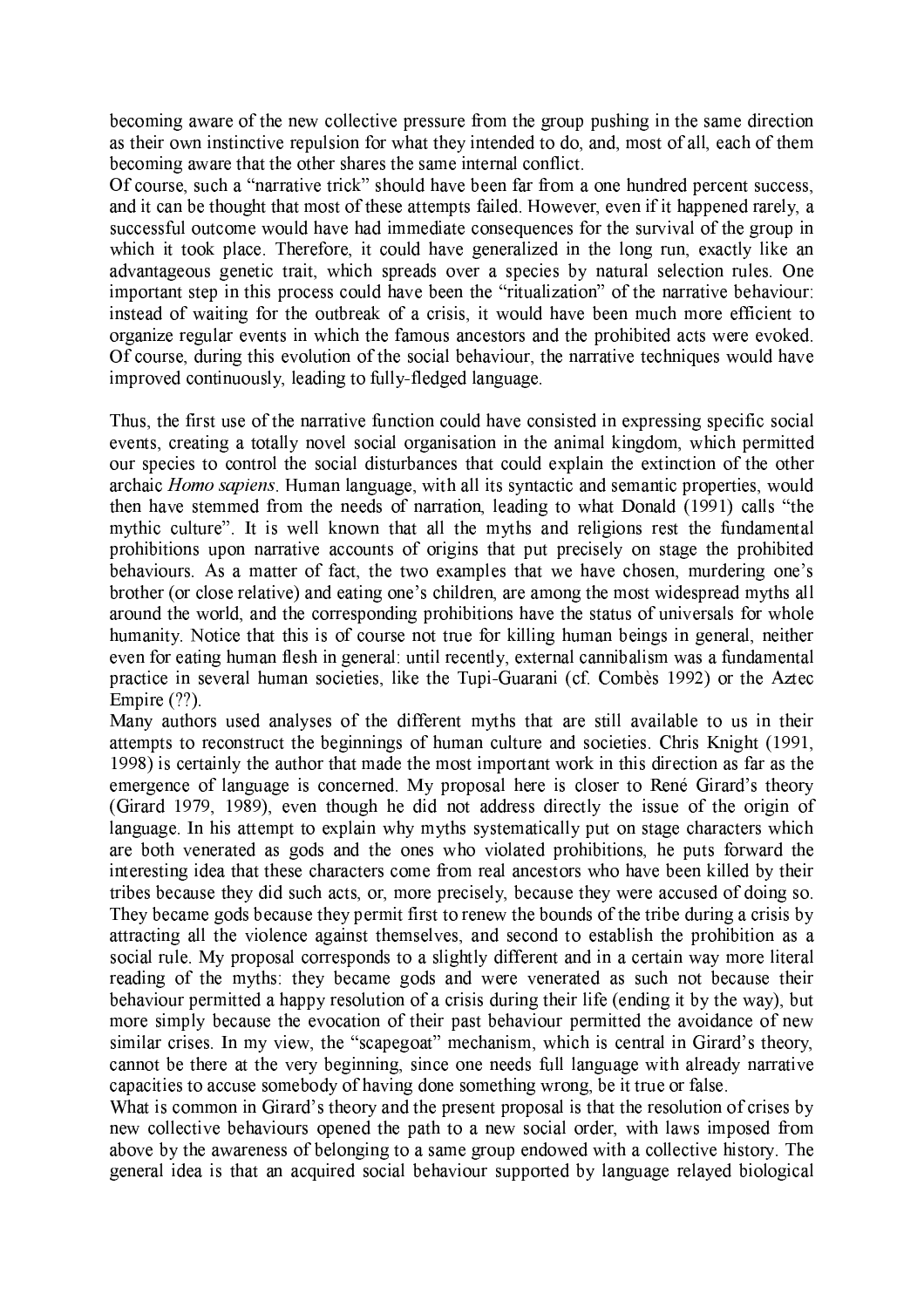determination in avoiding a fatal outcome of human evolution, and that this process is at the foundation of human culture.

We can even assume that language proper was first limited to this particular religious function, and that during a long period its development was independent (to a certain extent) from the utilitarian protolanguage that our species must have possessed, like the other archaic Homo sapiens. Still now, we can find some traces of the specificities of language when it is used in the religious sphere. Most religions use language in a very conservative way. This is obvious for written texts in major religions (Hebrew for Judaism, Latin for Catholic Church, Sanskrit for Hinduism), but it is also true for most oral traditions, where religious language is considered as a powerful and often magic tool or even weapon, which must be used with serious precautions. Even if we accept the idea that language could have borrowed some features to protolanguage, its use could have been very different. Specially, if we accept the idea that protolanguage possessed an important lexicon, and that language borrowed a part of this lexicon for its own purposes, it could have been used in a totally different way in the two systems. For example, if we turn back to our first apprentice narrator, he could have used some lexical words of the protolanguage to evoke the ancestor that he wanted to put on the stage, pronouncing for instance the name of a plant or a fruit that he was very found of, or the name of an animal that he could be compared to. In other words, he would have used one of the fundamental mechanisms of our lexical semantics, metonymy and metaphor, to evoke the dead ancestor and future god. Therefore, from the beginnings, words would have been polysemous in language, while they were not in protolanguage. In protolanguage, the word for 'lion' is nothing but the animal, whereas in language 'lion' could also mean a famous mythic ancestor, the totem from which some people belong because they descend from this ancestor, as well as the strength and the courage that are believed to be the main qualities of both the animal and the ancestor. It is worth noticing that polysemy is another specific feature of human language that differentiates it from other communication systems, including formal languages (Victorri and Fuchs 1996).

If we accept that the extension of the use of language to other domains, beyond religious practice, could have happened much later, after the stabilization of the main characteristics of language, it could explain the delay between the apparition of our species, more than one hundred thousand years ago and the "symbolic explosion" that took place some forty thousand years ago (cf. Tattersall 1998). The use of language to describe everyday tasks could have been a very slow process, since first, the protolanguage was perfectly adapted to this usage, and second, the language was too "magic" and powerful to be used in everyday life. This slow process would then have been accompanied by the gradual establishment of symbolic thinking and culture on every aspect of human life, leading first to the Upper Palaeolithic symbolic revolution, and more generally, triggering the deep hunger of knowledge that characterize our species. Once more, it is obvious that the narrative function takes a major role in this last process, since telling stories to explain phenomena is almost always the first path towards more scientific accounts of world events.

### 5. Conclusion

The hypothesis of the emergence of the narrative function as the starting point of the emergence of language takes three main points into account:

- First, it can explain the unique syntactic and semantic properties of language, specially those semantic properties that make human language different not only from animal communication systems but also from logical and other formal languages.

- Second, it is compatible with our current knowledge of the last steps of hominid evolution, including the puzzling extinction of almost all the archaic *Homo sapiens*, which contrasts with the great evolutionary success of our species.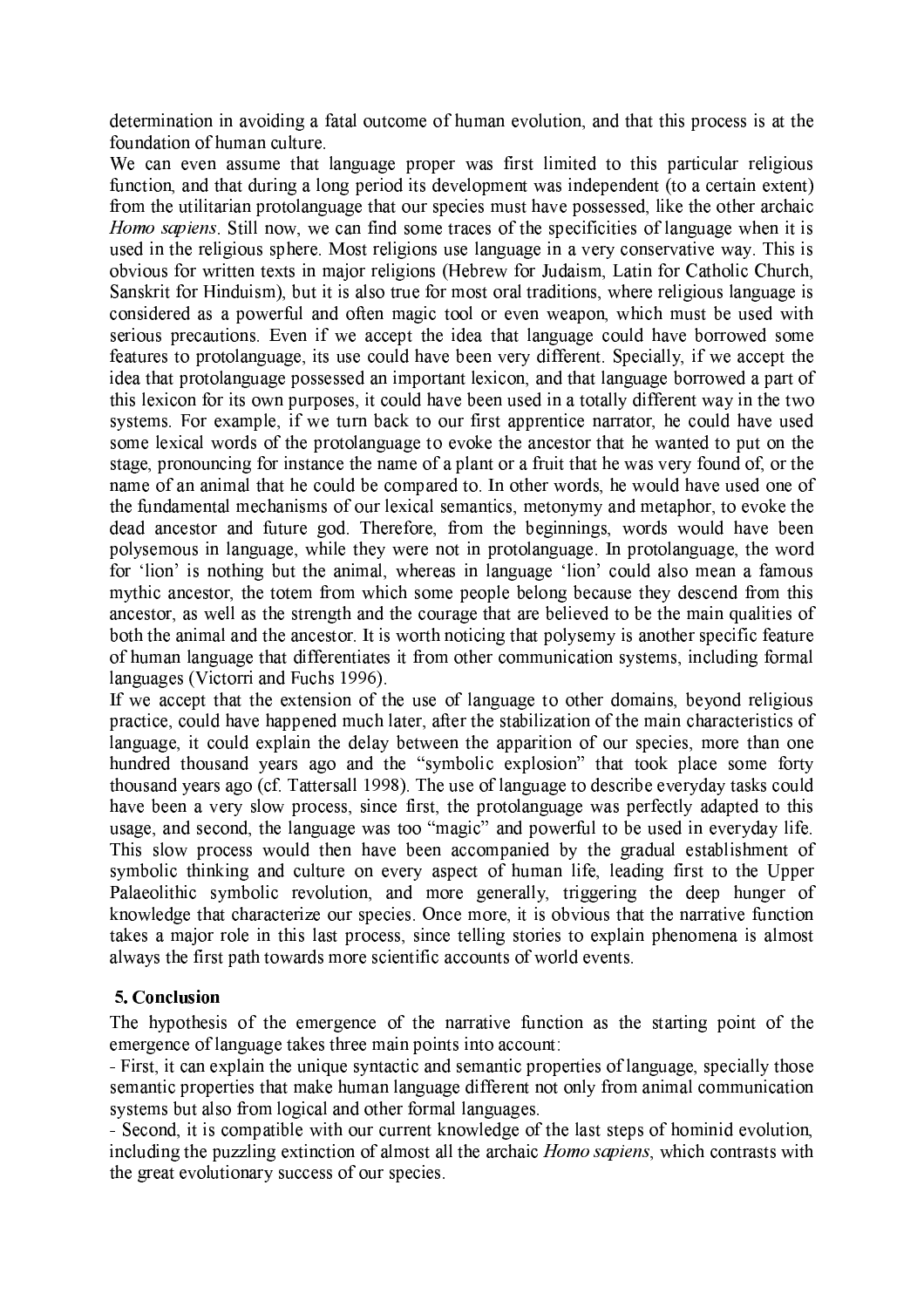- Third, it permits to understand the development of a novel level of organisation, specific to our species, in which socio-cultural laws replace, to a large extent, the socio-biological constraints governing all the rest of the animal kingdom.

#### **References**

- Bickerton D., The Language Bioprogram Hypothesis, Behavioral and Brain Sciences, 7:173:188, 1984.
- Bickerton D., Language and Species, Chicago, University of Chicago Press, 1990.
- Bickerton D., Language and Human Behavior, Seattle, University of Washington, 1995.
- Bickerton D., Catastrophic evolution: the case for a single step from protolanguage to full human language, in Hurford et al., 341-358, 1998.
- Byrne R. & Whiten A. (eds.), Machiavellian Intelligence. Social Expertise and the Evolution of Intellect in Monkeys, Apes and Humans, Oxford, Clarendon Press, 1988.
- Cavalli-Sforza L., Gènes, peuples & langues, Paris, Odile Jacob, 1996.
- Chomsky N., Language and Nature, *Mind*, 104:1-61, 1995.
- Combès I., La tragédie cannibale chez les anciens Tupi-Guarani, Paris, P.U.F., 1992.
- Comrie B., *Aspect*, Cambridge University Press, 1976.
- Culioli A., Pour une linguistique de l'énonciation, tome 1: Opérations et représentations, Paris, Ophrys, 1990.
- Culioli A., Pour une linguistique de l'énonciation, tome 2: Formalisation et opérations de repérage, Paris, Ophrys, 1999.
- Dessalles J.L., Altruism, status and the origin of relevance, in Hurford et al., 130-147, 1998.
- Dessalles J.L., Aux origines du langage Une histoire naturelle de la parole, Paris, Hermès, 2000.
- Donald M., Origins of Modern Mind: Three Stages in the Evolution of culture and Cognition, Harvard University Press, 1991.
- Dunbar R., Grooming, Gossip and the Evolution of Language, London, Faber & Faber, 1996.
- Fauconnier G., Mappings in Thought and Language, Cambridge University Press, 1997.
- Gabbay D.M., Hogger C.J., Robinson J.A., Handbook of Logic in Artificial Intelligence and Logic Programming: Epistemic and Temporal Reasoning, Oxford Science Publications, Clarendon, 1995.
- Girard R., *Violence and the Sacred*, Johns Hopkins University Press, 1979.
- Girard R., The Scapegoat, Johns Hopkins University Press, 1989.
- Givón T., Functionalism and Grammar, Benjamins, 1995.
- Goldberg A., Constructions a Construction Grammar Approach to Argument Structure, University of Chicago Press, 1995.
- Halliday M.A.K., An introduction to Functional Grammar, Edward Arnold, 1994.
- Hurford J.R., Studdert-Kennedy M., Knight C. (eds.), Approaches to the Evolution of Language, Cambridge University Press, 1998.
- Kleiber G., Anaphore-deixis: où en sommes-nous?, L'information grammaticale, 51:3-18, 1991.
- Klein W., Time in Language, London, Routledge, 1994.
- Knight C., blood Relations: Menstruation and the Origins of Culture, Yale University Press, 1991.
- Knight C., Ritual/speech coevolution: a solution to the problem of deception, in Hurford et al., 68-91, 1998.
- Kronning H., Modalité, cognition et polysémie : sémantique du verbe modal devoir, Uppsala, Acta Universitatis Upsaliensis, 1996.
- Lambrecht K, *Information structure and sentence form*, Cambridge University Press, 1994.
- Langacker R., Foundations of Cognitive Grammar, Stanford University Press, 1986.